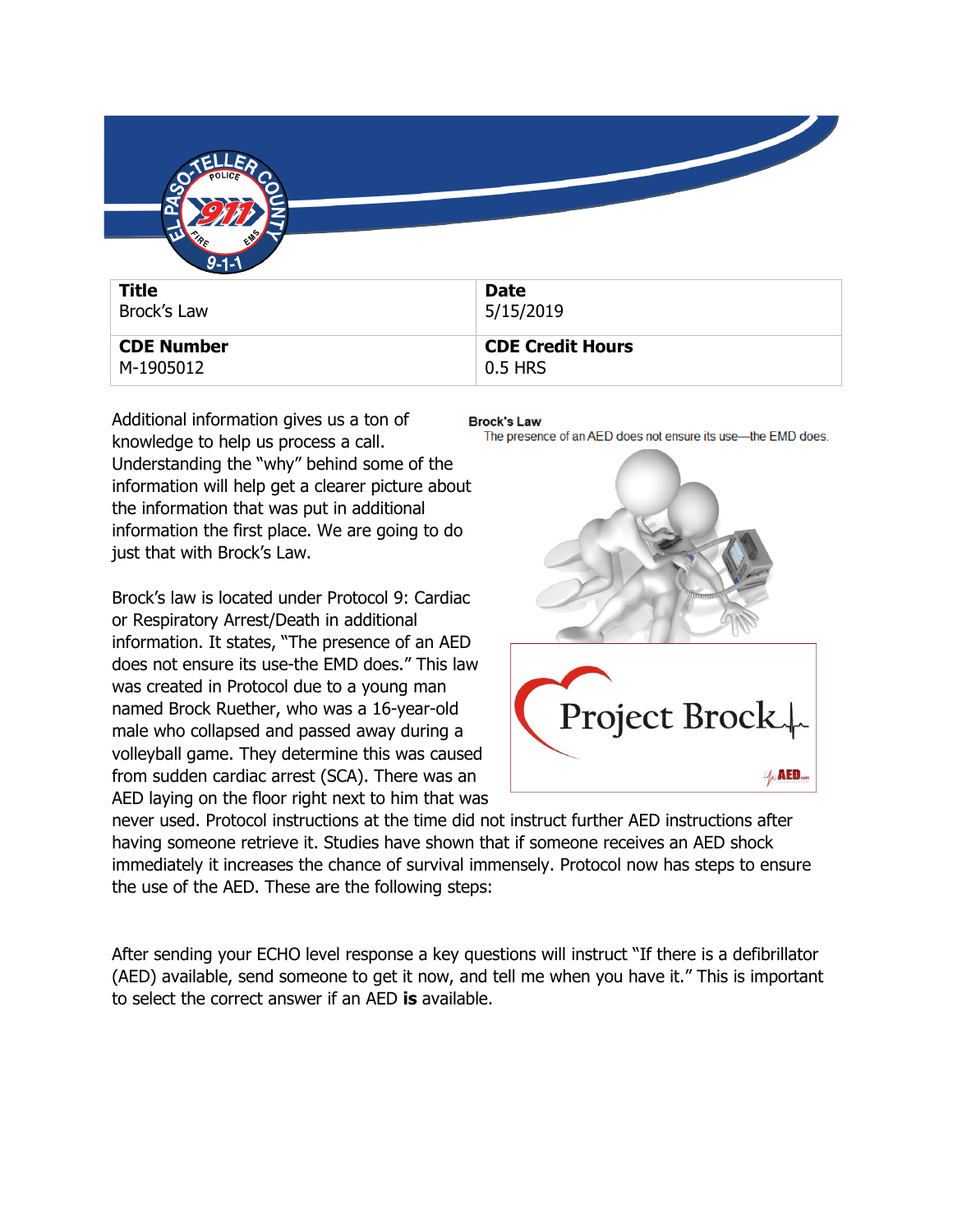| n<br>$\boldsymbol{\Omega}$               | $9 - 1 - 1$                                                                                         |                                                     |                                                                      |             |  |
|------------------------------------------|-----------------------------------------------------------------------------------------------------|-----------------------------------------------------|----------------------------------------------------------------------|-------------|--|
| <b>Eile</b><br>View<br>Spec Logs         | Options Go to Language Tabs Version About ProQA                                                     |                                                     |                                                                      |             |  |
| $22+50$<br>晃                             |                                                                                                     |                                                     |                                                                      |             |  |
| 9: Cardiac or Respiratory Arrest / Death |                                                                                                     |                                                     |                                                                      |             |  |
| $1:06$ :11                               |                                                                                                     |                                                     |                                                                      | $9 - E - 1$ |  |
| Entry                                    | KQ                                                                                                  | <b>PDI/CEI</b>                                      | <b>DLS</b>                                                           | Summary     |  |
|                                          |                                                                                                     | ◒                                                   |                                                                      | $\bullet$   |  |
| have it.                                 | 2. If there is a defibrillator (AED) available, send<br>someone to get it now, and tell me when you | Not available<br>Yes, sent to get<br><b>Unknown</b> | Yes, but not sent (single rescuer)<br>Already there (by the patient) |             |  |

Once you get to PAIs, then you will see panel Z3 (AED on Scene?) depending on the answer you selected in key questions to check the status of where the defibrillator is located. On this panel you will need to answer "Yes" or "No" to "Is the defibrillator there right now?"



If you select "No" then you will see Panel Z3a (Get AED). Keep in mind if the AED is still not on scene you would select "Perform CPR" and then it will start down the CPR pathway. While on Panel C11 (Compressions  $1<sup>st</sup>$ ) you will have the option to "Return to AED Cycle" once the AED arrives. This will give you the step-by-step instructions on how to use the AED.

|               | KQ |                                                            | <b>PDVCEI</b> | <b>DLS</b>                              | Summary |
|---------------|----|------------------------------------------------------------|---------------|-----------------------------------------|---------|
| Z3a - Get AED |    |                                                            |               | <b>AED:</b> Yes Sent Atota Started Used |         |
|               |    | Tell me as soon as the AED (defibrillator) is right there. |               |                                         |         |
|               |    |                                                            |               |                                         |         |
|               |    |                                                            |               |                                         |         |
|               |    |                                                            |               |                                         |         |
|               |    |                                                            |               |                                         |         |
|               |    |                                                            |               |                                         |         |
|               |    |                                                            |               |                                         |         |
|               |    |                                                            |               |                                         |         |
|               |    |                                                            |               |                                         |         |
|               |    |                                                            |               |                                         |         |
|               |    |                                                            |               |                                         |         |
|               |    |                                                            |               |                                         |         |
|               |    |                                                            |               |                                         |         |
|               |    |                                                            |               |                                         |         |
|               |    |                                                            |               |                                         |         |
|               |    |                                                            |               |                                         |         |
|               |    |                                                            |               |                                         |         |
|               |    |                                                            |               |                                         |         |
|               |    |                                                            |               |                                         |         |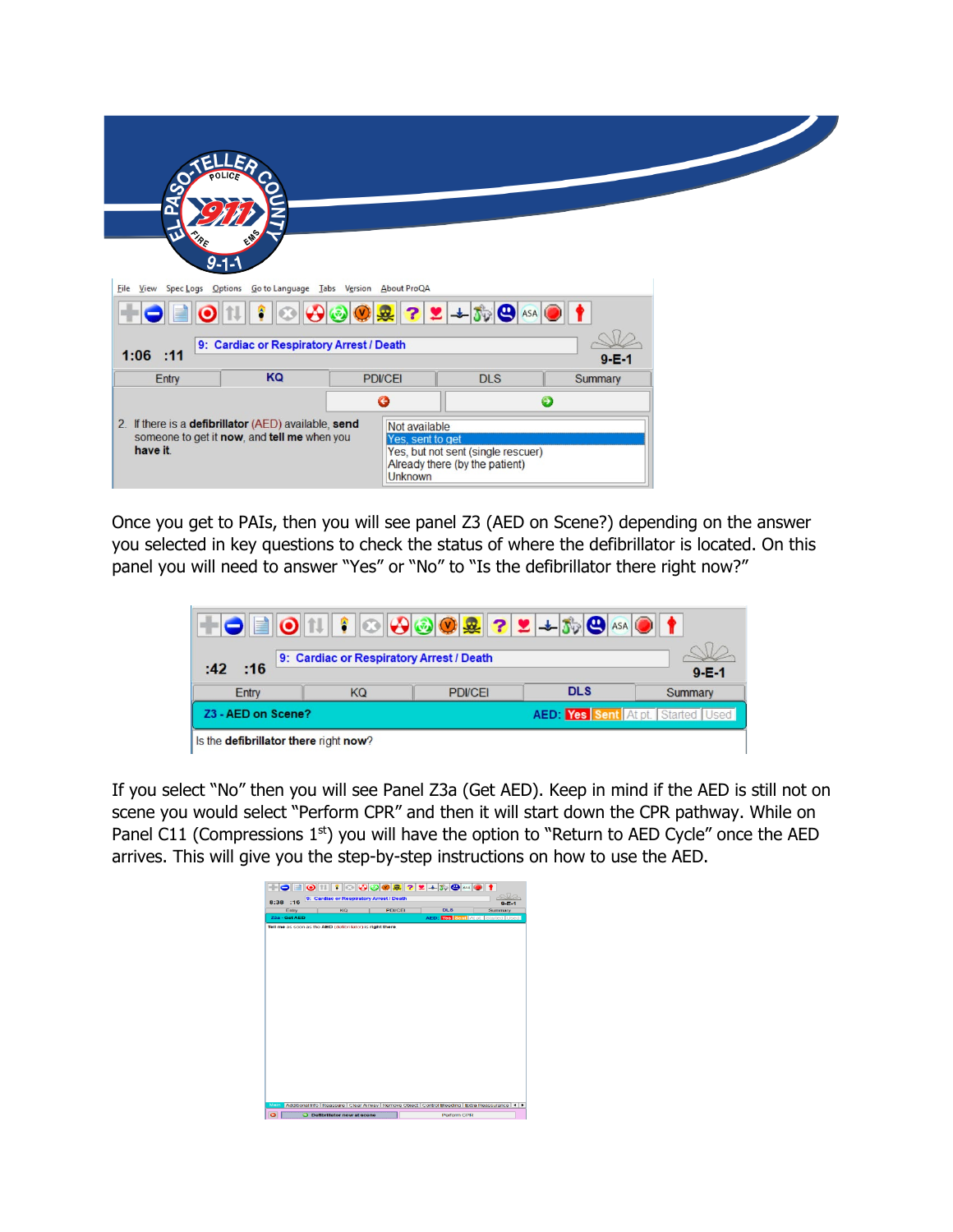| <b>SE</b>                                                                                                                                                                                                                                                        |                                                                                                                                                                                                                                                                                                                                                                                                                                                                                            |
|------------------------------------------------------------------------------------------------------------------------------------------------------------------------------------------------------------------------------------------------------------------|--------------------------------------------------------------------------------------------------------------------------------------------------------------------------------------------------------------------------------------------------------------------------------------------------------------------------------------------------------------------------------------------------------------------------------------------------------------------------------------------|
| $\blacksquare$<br>$+o$<br>9: Cardiac or Respiratory Arrest / Death                                                                                                                                                                                               | $\textcolor{blue}{\text{O[1]}} \textcolor{red}{\text{O[1]}} \textcolor{red}{\text{O[0]}} \textcolor{blue}{\text{O[0]}} \textcolor{blue}{\text{O[2]}} \textcolor{blue}{\text{O[2]}} \textcolor{blue}{\text{O[2]}} \textcolor{blue}{\text{O[2]}} \textcolor{blue}{\text{O[1]}} \textcolor{blue}{\text{O[1]}} \textcolor{blue}{\text{O[1]}} \textcolor{blue}{\text{O[1]}} \textcolor{blue}{\text{O[1]}} \textcolor{blue}{\text{O[1]}} \textcolor{blue}{\text{O[1]}} \textcolor{blue}{\text{O$ |
| 19:55 :16<br>Entry<br>KQ<br>C11 - CPR (Compressions 1st)                                                                                                                                                                                                         | $9 - E - 1$<br><b>DLS</b><br><b>PDVCEI</b><br>Summary<br><b>AED:</b> Yes Sent At pt. Started Used                                                                                                                                                                                                                                                                                                                                                                                          |
| Pump the chest hard and fast, at least twice per second and 2 inches (5 cm) deep.<br>(Single rescuer) Let the chest come all the way up between pumps. We're going to do this 600                                                                                | $\overline{\phantom{a}}$                                                                                                                                                                                                                                                                                                                                                                                                                                                                   |
| times or until help can take over. Count out loud so I can count with you.<br>Have the caller count the compressions out loud. Use the Compressions Monitor Tool to<br>encourage and coach the caller on compression speed.                                      |                                                                                                                                                                                                                                                                                                                                                                                                                                                                                            |
| (Multiple rescuers) Tell me when they start pumping. (Pause) Tell them to push down hard and<br>make sure the chest comes all the way up between pumps. We're going to do this 600 times or until<br>help can take over. Count out loud so I can count with you. |                                                                                                                                                                                                                                                                                                                                                                                                                                                                                            |
| Have the caller count the compressions out loud. Use the Compressions Monitor Tool to<br>encourage and coach the caller on compression speed.                                                                                                                    |                                                                                                                                                                                                                                                                                                                                                                                                                                                                                            |
| Prepare the caller to very quickly switch places with the rescuer after 200 compressions or if<br>fatiqued.                                                                                                                                                      |                                                                                                                                                                                                                                                                                                                                                                                                                                                                                            |
|                                                                                                                                                                                                                                                                  |                                                                                                                                                                                                                                                                                                                                                                                                                                                                                            |
|                                                                                                                                                                                                                                                                  |                                                                                                                                                                                                                                                                                                                                                                                                                                                                                            |
|                                                                                                                                                                                                                                                                  |                                                                                                                                                                                                                                                                                                                                                                                                                                                                                            |
|                                                                                                                                                                                                                                                                  |                                                                                                                                                                                                                                                                                                                                                                                                                                                                                            |
|                                                                                                                                                                                                                                                                  |                                                                                                                                                                                                                                                                                                                                                                                                                                                                                            |
| Main Additional Info Reassure Clear Airway Remove Object Control Bleeding Extra Reassurance                                                                                                                                                                      | Continue M-T-M<br>Maintain airway                                                                                                                                                                                                                                                                                                                                                                                                                                                          |
| $\bullet$<br>Start Mouth-to-Mouth                                                                                                                                                                                                                                |                                                                                                                                                                                                                                                                                                                                                                                                                                                                                            |
|                                                                                                                                                                                                                                                                  | <b>Started Breathing</b>                                                                                                                                                                                                                                                                                                                                                                                                                                                                   |

If you select "Yes" on Panel Z3 (AED on Scene?) for "Is the defibrillator there right now?" then you will see Panel Z4 (Place AED). This will proceed on how to remove the patient's clothing to make sure that the patient's chest is bare and ready the machine. This will continue to give step-by-step instructions on how to use the AED.

| 9: Cardiac or Respiratory Arrest / Death |    |                |            |                                          |
|------------------------------------------|----|----------------|------------|------------------------------------------|
| $6:54$ :16                               |    |                |            | $9 - E - 1$                              |
| Entry                                    | KQ | <b>PDI/CFI</b> | <b>DLS</b> | Summary                                  |
| Z4 - Place AED                           |    |                |            | <b>AED: Yes Sent At pt. Started Used</b> |

**Sources:** 

**Project Brock [\(https://projectbrock.com\)](https://projectbrock.com/)**

**YouTube Project Brock- A Mother's Story [\(https://youtu.be/Z06uw9XPJi8\)](https://youtu.be/Z06uw9XPJi8)**